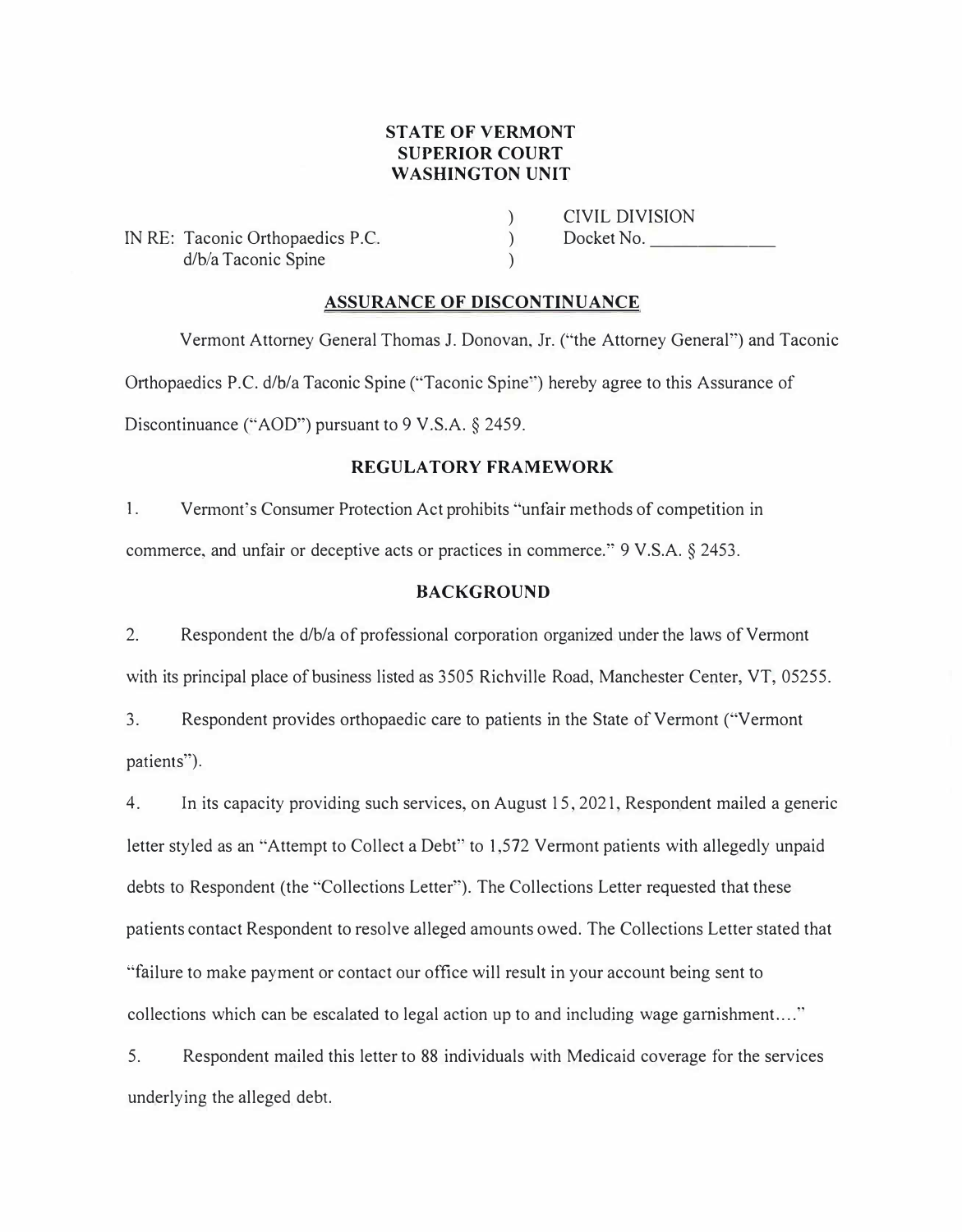Additionally, Respondent sent this letter to 194 individuals who had received the services 6. in question over six years prior to the date of the letter's issuance.

The Attorney General alleges that the above conduct constitutes unfair and deceptive acts 7. and practices under  $9 \text{ V.S.A. }$ § 2453.

# **INJUNCTIVE RELIEF**

#### Ι. Prohibition Against Violations of the Vermont Consumer Protection Act

- a. Respondent shall cease and desist from any acts or practices that violate the CPA.
- П. Required use of a collections agency
	- a. From the date of execution of this AOD, Respondent shall utilize a professional collections agency for the administration of patient debt collection.
- III. Prohibition on certain collections
	- a. Respondent shall not attempt to collect or actually collect any debt from the Vermont patients relating to services Respondent provided said patients over six-years prior to August 15, 2021.
	- b. Respondent shall not attempt to collect debt or actually collect debt from the Vermont patients with Medicaid coverage for the underlying services.

## **CIVIL PENALTY**

Respondent shall pay \$10,000 to the State of Vermont by March 1, 2022. \$5,000 of this

payment is suspended in light of Respondent's cooperation with the Attorney General's

investigation in this matter; actions to remediate the Collections Letter; and discounting of

patient debt in relation to the Collections Letter.

# **OTHER TERMS**

Respondent agrees that this AOD shall be binding on it, and its successors and assigns. 8.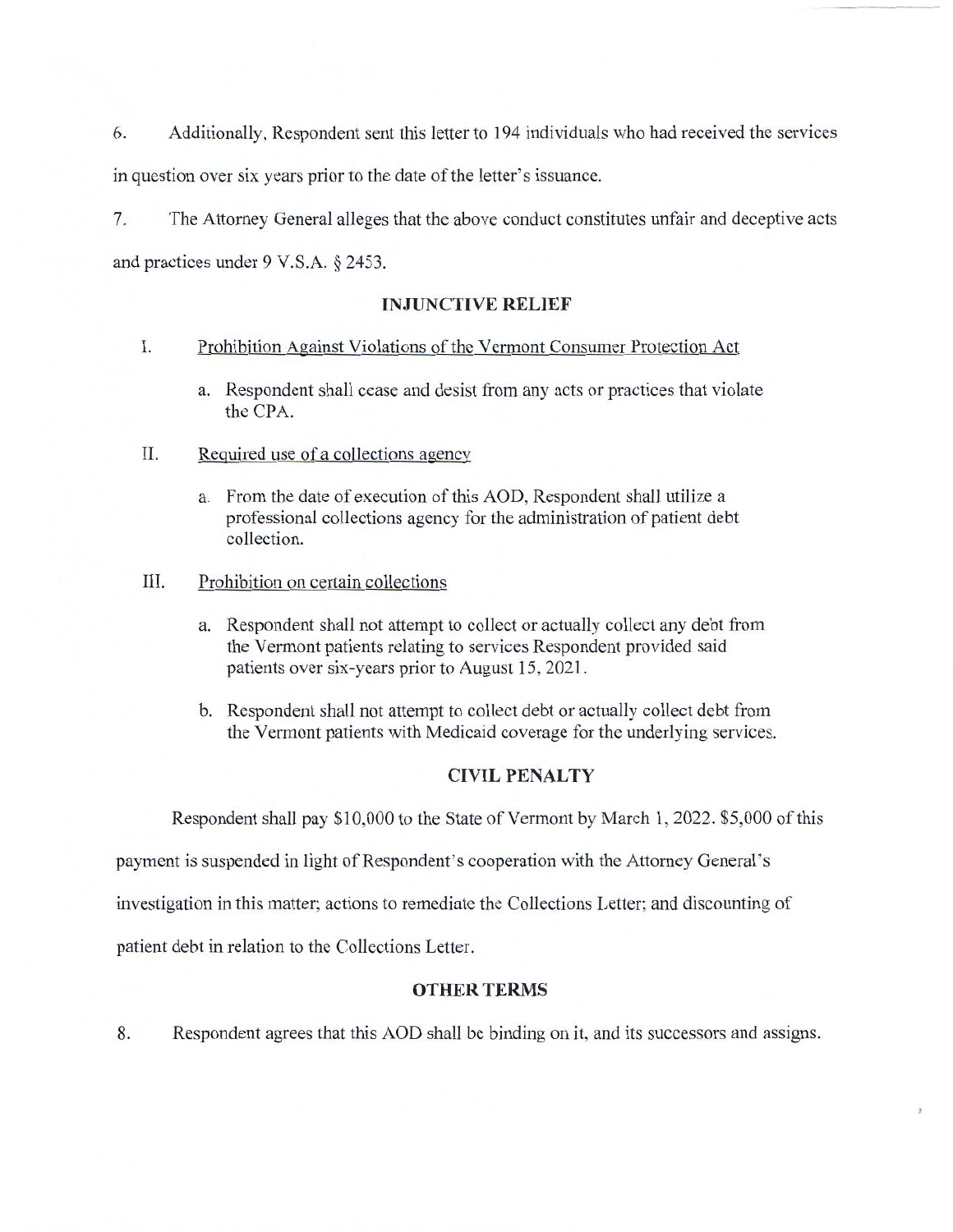9. The Attorney General hereby releases and discharges any and all claims arising under the Vermont Consumer Protection Act, 9 V.S.A. Chapter 63, that it may have against Respondent up to the AOD's effective date in relation to the subject matter of this investigation and AOD.

10. The Superior Court of the State of Vermont, Washington Unit, shall have jurisdiction over this AOD and the parties hereto for the purpose of enabling the Attorney General to apply to this Court at any time for orders and directions as may be necessary or appropriate to enforce compliance with or to punish violations of this AOD.

Acceptance of this AOD by the Attorney General's Office shall not be deemed approval 11. by the Attorney General of any practices or procedures of Respondent not required by this AOD, and Respondent shall make no representation to the contrary.

#### **STIPULATED PENALTIES**

12. If the Superior Court of the State of Vermont, Washington Unit enters an order, following submissions by the parties, finding that Respondent has materially violated this AOD, then the parties agree that penalty to be assessed by the Court shall be \$5,000 (i.e., the amount of the penalty suspended).

#### **NOTICE**

Respondent may be contacted through [agent]: Van Veryson -13. [Agent name & address & phone & email] VONT-LOCKER LATION Respondent shall notify the Attorney General of any change to the method of contact 14.

described above.